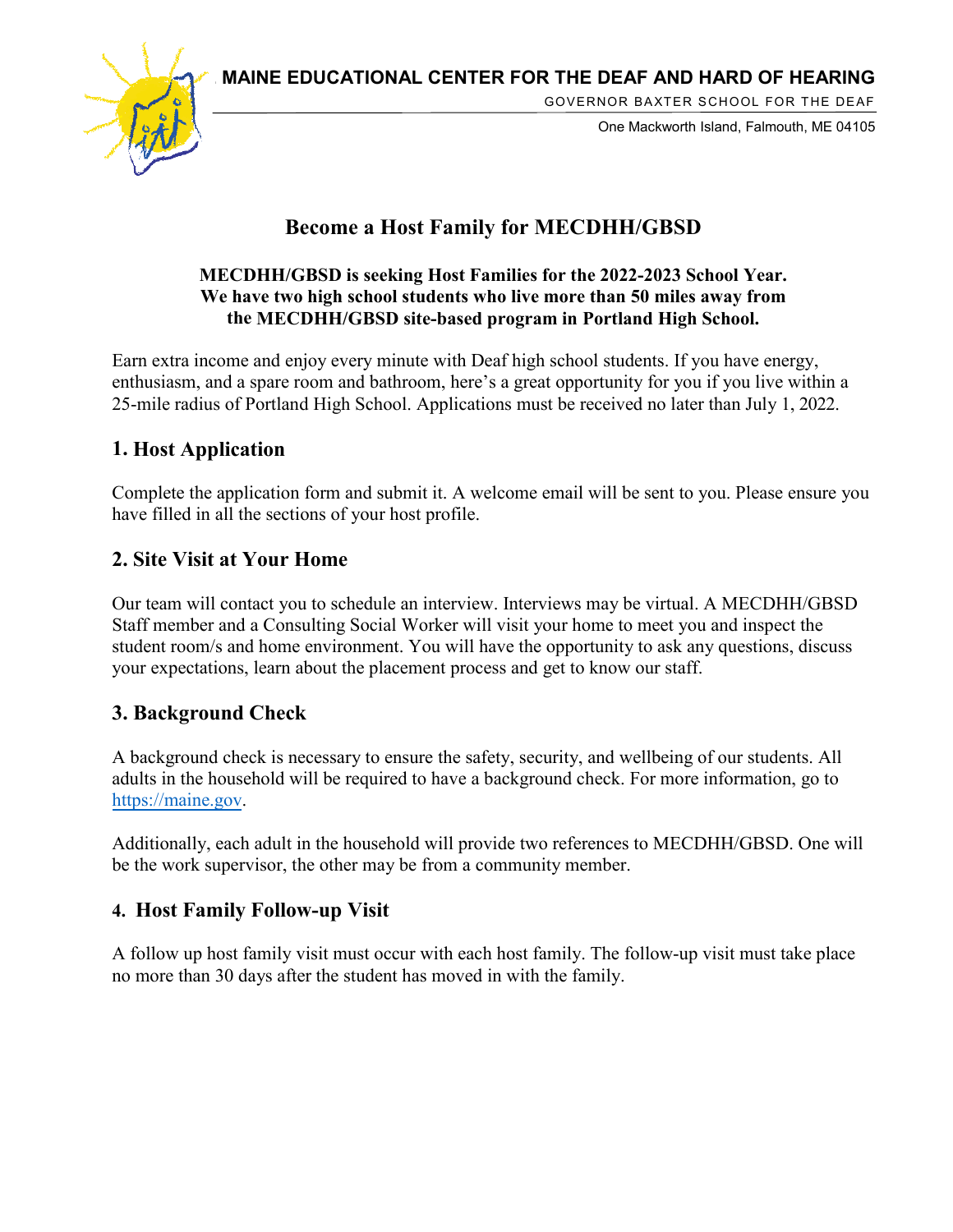

GOVERNOR BAXTER SCHOOL FOR THE DEAF

One Mackworth Island, Falmouth, ME 04105

## **Host Family Expectations**

- 1. Provide a safe environment Sunday evening through Friday morning that will offer the Student the experience of living as a member of your family.
- 2. Provide the Student with a private, clean, and warm/cool bedroom, good healthy food for breakfast and dinner, laundry facilities, and a bathroom that is not shared by the family.
- 3. Only provide single room accommodation. Two Students of the same gender can share a room only if there is sufficient space for their belongings as well as study space.
- 4. Offer help, guidance, and encouragement for positive study habits
- 5. Orient the Student with House Rules, i.e., dinner time, what chores are to be shared, no smoking, no alcohol, internet usage, and bathroom conduct.
- 6. Host Families are expected to be United States Citizens.
- 7. Communication/language needs of our students will be matched to a Host Family.
- 8. Host Families are not expected to drive Student(s) to and from school during the school day. MECDHH/GBSD is responsible for arranging transportation. **Note:** In the event that a student experiences illness at school, the Host caregiver will be expected to pick up the Student(s) from school and take him/her back to the Host Family home. In these events, the host family will receive mileage reimbursement of \$.45/mile. A mileage reimbursement form will be provided. If the Student(s) needs to go to their own home, a Student's family member will be expected to transport the Student back to the family's home.
- 9. Host Families will be paid \$1000.00 per month, per student, to cover the costs related to room and board. Students will be responsible to have their own spending money. The \$1000.00 is 1099 income. Income and deduction of expenses will need to be reported to the IRS.
- 10. Current PHS staff may not be considered to be a Host Family.
- 11. Host Families must live within a 25-mile radius of Portland High School.
- 12. Fingerprints and a background check must be completed on all adults over the age of 18 who reside in the home. The cost of the background check will be reimbursed by MECDHH/GBSD.
- 13. Evidence of home owners' insurance to cover students must be provided to MECDHH/GBSD. Please check with your insurance company to see if liability limits need to be increased.
- 14. Animals in the home will be considered on an individual basis. Proof of rabies shots and adherence to state and health code requirements (e.g., licenses) must be provided to MECDHH/GBSD.
- 15. Host families must allow MECDHH/GBSD staff and the Consulting Social Worker access to do site visits when requested.
- 16. The MECDHH/GBSD Executive Director has the right to terminate a Host family arrangement if deemed unsafe.
- 17. The Host family has the right to terminate the Host family arrangement if student behavior is deemed unsafe.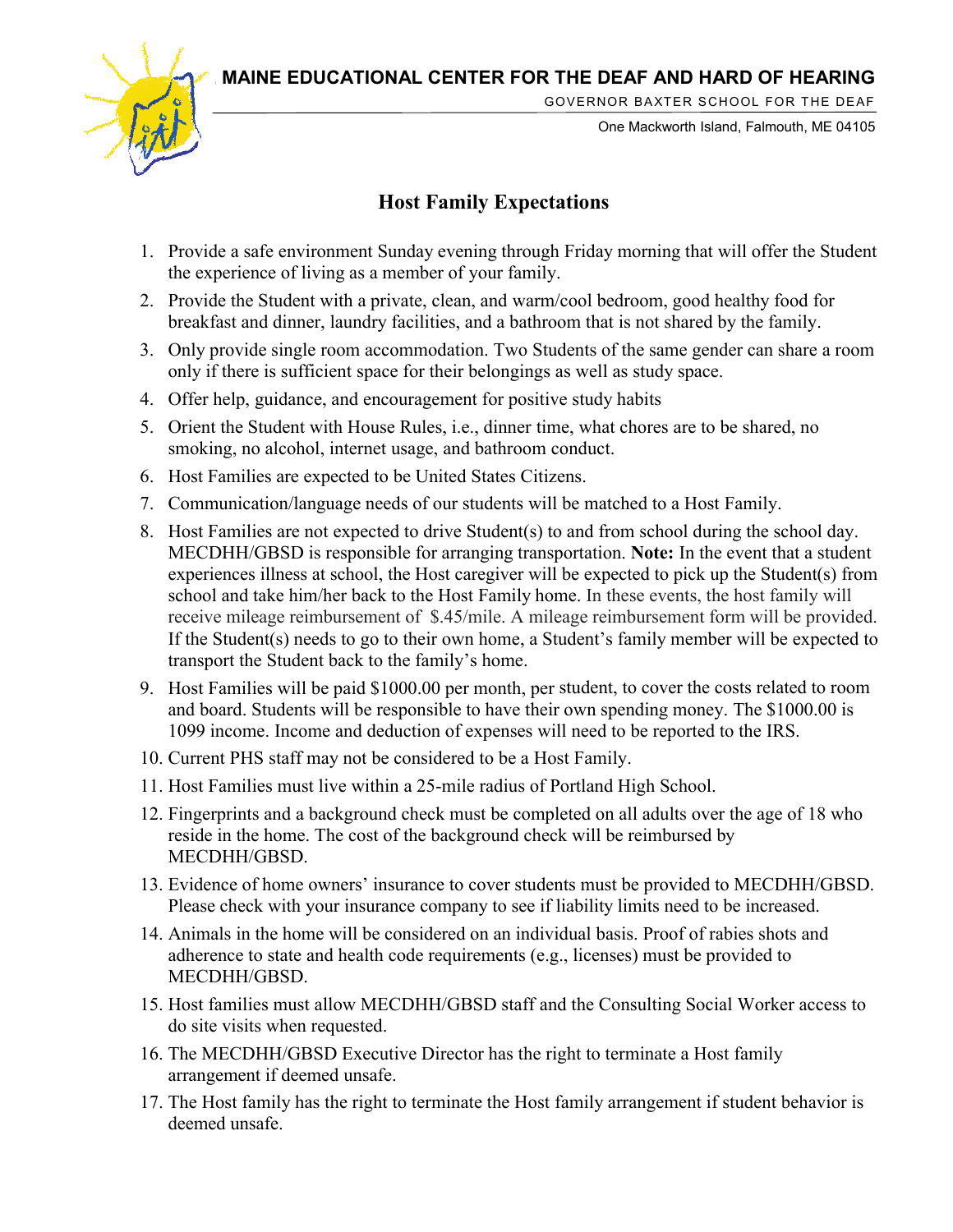

GOVERNOR BAXTER SCHOOL FOR THE DEAF

One Mackworth Island, Falmouth, ME 04105

### **Applications must be received no later than July 1, 2022.**

| <b>Host Parent 1</b>                                  |  |
|-------------------------------------------------------|--|
| First Name:                                           |  |
| Middle Name(s):                                       |  |
| Last Name(s):                                         |  |
| Suffix (Jr, Sr, etc.):                                |  |
| Nickname (if other than First Name):                  |  |
| <b>Physical Address:</b>                              |  |
|                                                       |  |
| E-mail Address:                                       |  |
| Cell Phone No:                                        |  |
| Date of Birth:                                        |  |
| Are you ASL fluent?                                   |  |
| Religious affiliation or Faith tradition<br>(if any): |  |
| US Citizen yes/no                                     |  |
| Employer:                                             |  |
| Address:                                              |  |
| Phone Number:                                         |  |
| Supervisor:                                           |  |
|                                                       |  |
| <b>Host Parent 2</b>                                  |  |
| First Name:                                           |  |
| Middle Name(s):                                       |  |
| Last Name(s):                                         |  |
| Suffix (Jr, Sr, etc.):                                |  |
| Nickname (if other than First Name):                  |  |
| <b>Physical Address:</b>                              |  |